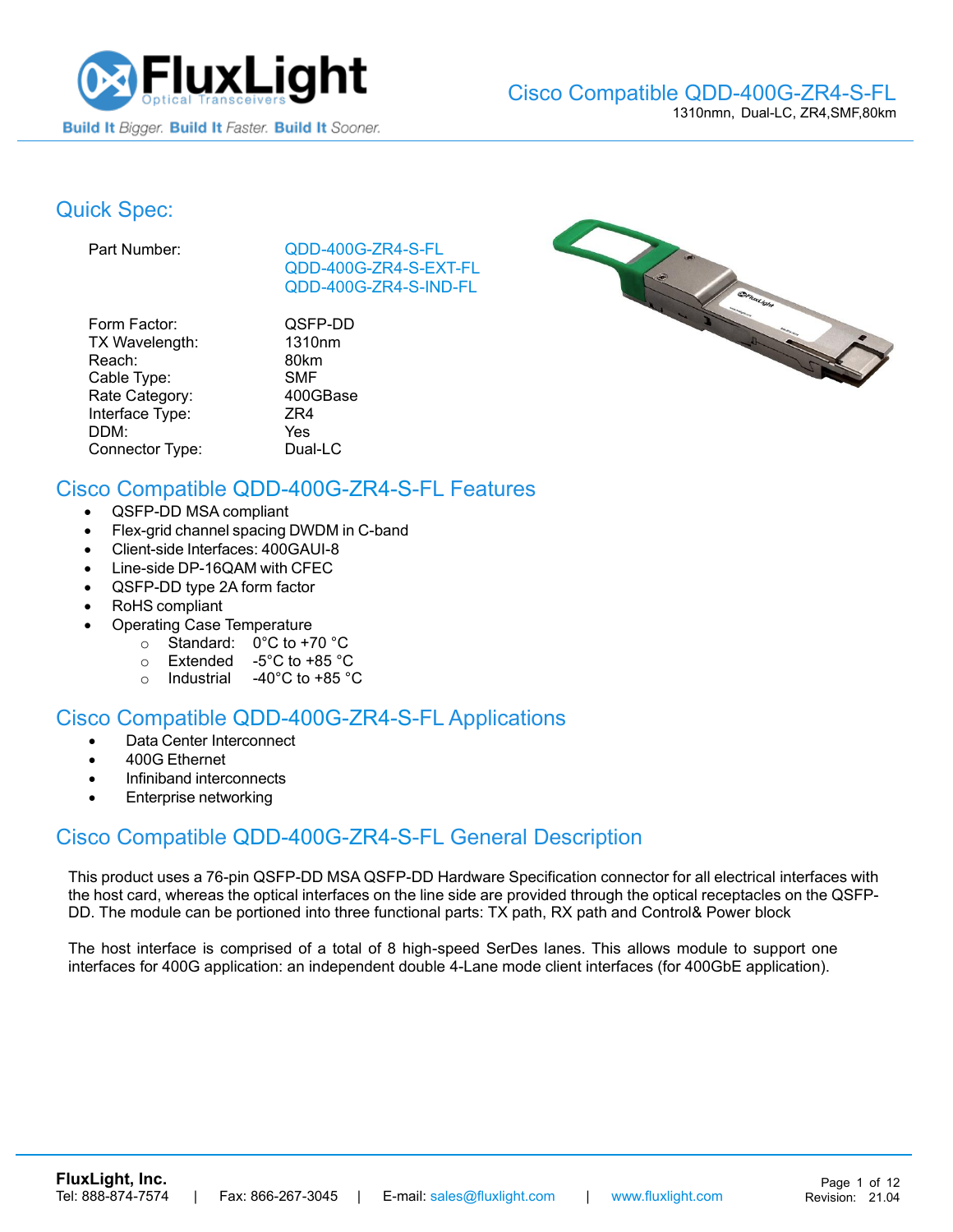

### Absolute Maximum Ratings

| <b>Parameter</b>                      | Min.   | Max. | <b>Units</b> | <b>Note</b>         |
|---------------------------------------|--------|------|--------------|---------------------|
| Storage Temperature                   | -40    | 85   | $\mathsf{C}$ |                     |
| <b>Storage Humidity (Relative)</b>    |        | 85   | %            | no-<br>condensation |
| Case Temperature                      | -5     | 75   | C            |                     |
| <b>Operating Humidity (Relative)</b>  | ۰      | 85   | %            | no-<br>condensation |
| Short term Operating Case Temperature |        | 75   | C            |                     |
| Power Supply Voltage                  | $-0.3$ | 3.63 | V            |                     |
| RX Optical Maximum Input Power        | ۰      | 10   | dBm          |                     |

# Operating Conditions

| <b>Parameter</b>                     | Min.  | Max.  | <b>Units</b> | <b>Note</b>         |
|--------------------------------------|-------|-------|--------------|---------------------|
| <b>Operating Case Temperature</b>    | 0     | 70    | C            |                     |
| <b>Operating Humidity (Relative)</b> |       | 85    | $\%$         | no-<br>condensation |
| <b>Power Supply Operating Range</b>  | 3.135 | 3.465 |              |                     |
| <b>RX Optical Input Power</b>        |       | 0     | dBm          |                     |

# Power Supply Specifications

| <b>Parameter</b>             | Min.   | <b>Typ</b> | Max.  | <b>Units</b> | <b>Note</b> |
|------------------------------|--------|------------|-------|--------------|-------------|
| 3.3V DC Power Supply Voltage | 3.135  | 3.3        | 3.465 | V            |             |
| 3.3V DC Power Supply Current |        |            | 7     | A            |             |
| Power Dissipation            |        |            | 18.5  | W            |             |
| Low Power Consumption        |        |            | 1.0   | W            |             |
| Module Inrush Current        |        |            | 100   | $mA$ /us     |             |
| <b>Turn-off Current</b>      | $-100$ |            |       | $mA$ /us     |             |
| Power Supply Noise           |        |            | 25    | mV           |             |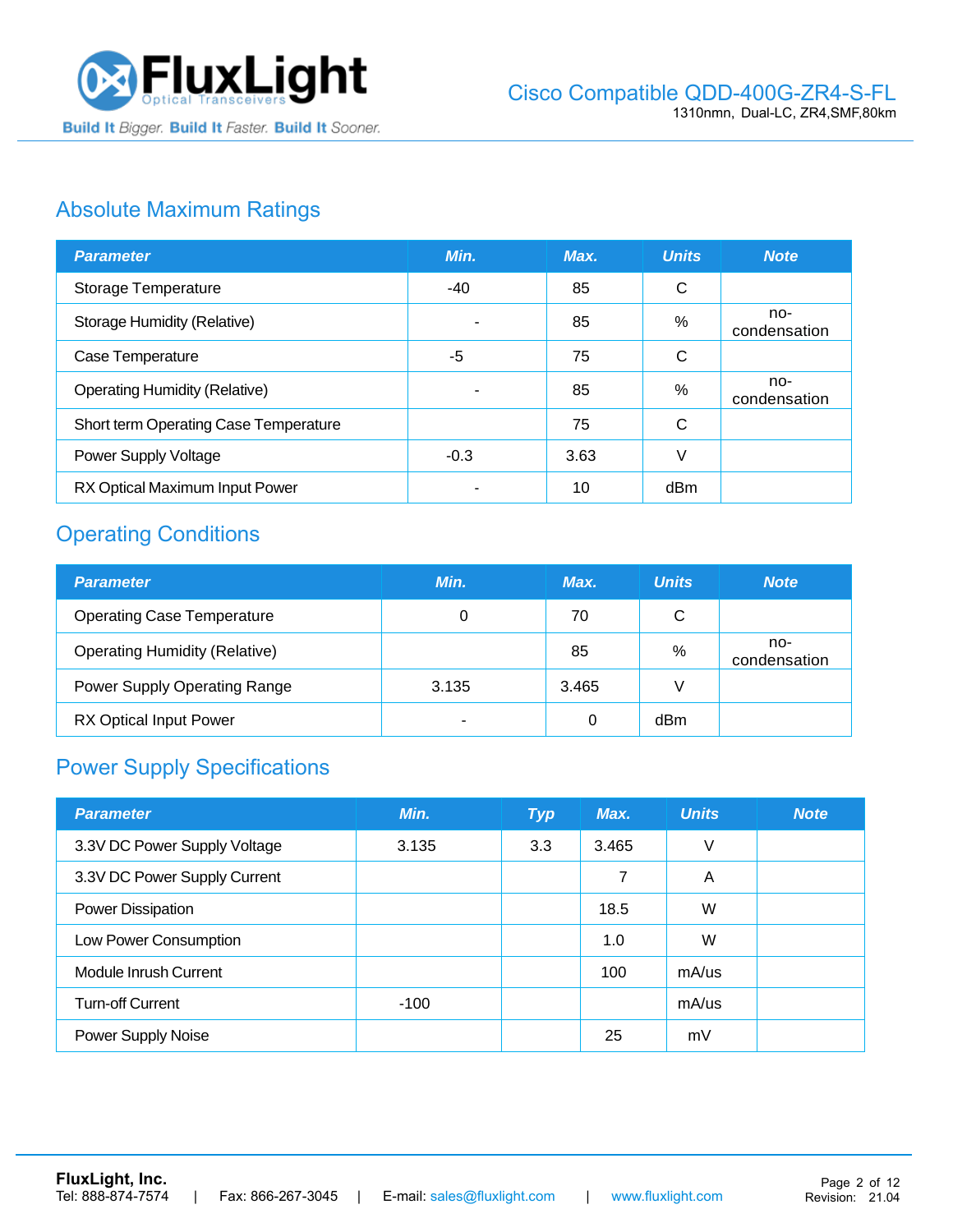

#### Low Speed Control and Sense Signals

| <b>Parameter</b>                          | <b>Symbol</b> | <b>Min</b>  | <b>Max</b>         | <b>Unit</b> | <b>Condition</b>                                                      |
|-------------------------------------------|---------------|-------------|--------------------|-------------|-----------------------------------------------------------------------|
| SCL and SDA                               | <b>VOL</b>    | 0           | 0.4                | $\vee$      | IOL(max)=3 mA for fast mode, 20 mA<br>for Fast-mode plus              |
| SCL and SDA                               | VIL           | $-0.3$      | $Vec*0.3$          | $\vee$      |                                                                       |
|                                           | VIH           | $Vec*0.7$   | $\text{Vcc} + 0.5$ | V           |                                                                       |
| Capacitance for SCL and<br>SDA I/O signal | Ci            |             | 14                 | pF          |                                                                       |
| Total bus capacitive load                 | Cb            |             | 100                | pF          | For 300 kHz clock rate use 3.0k<br>Ohms Pill-up resistor, max         |
| for SCL and SDA                           |               |             | 200                | pF          | For 300 kHz clock rate use 3.0k<br>Ohms Pill-up resistor, max         |
| LPMode, ResetL, ModSelL                   | VIL           | $-0.3$      | 0.8                | $\vee$      |                                                                       |
| and ePPS                                  | VIH           | 2           | $Vcc + 0.3$        | V           |                                                                       |
| LPMode, ResetL and<br>ModSelL             | Iin           |             | 360                | uA          | 0V <vin<vcc< td=""></vin<vcc<>                                        |
| ePPS                                      | Iin           |             | TBD                | uA          | 0V <vin<vcc< td=""></vin<vcc<>                                        |
| IntL                                      | VOL           | $\Omega$    | 0.4                | V           | $IOL=2.0mA$                                                           |
|                                           | VOH           | $Vec - 0.5$ | $Vec + 0.3$        | V           | 10k Ohms pull-up tp Host Vcc                                          |
|                                           | VOL           | 0           | 0.4                | V           | $IOL=2.0mA$                                                           |
| ModPrsL                                   | VOH           |             |                    | $\vee$      | ModPrsL can be implemented as a<br>short-circuit to GND on the module |

# Transceiver Block Diagram

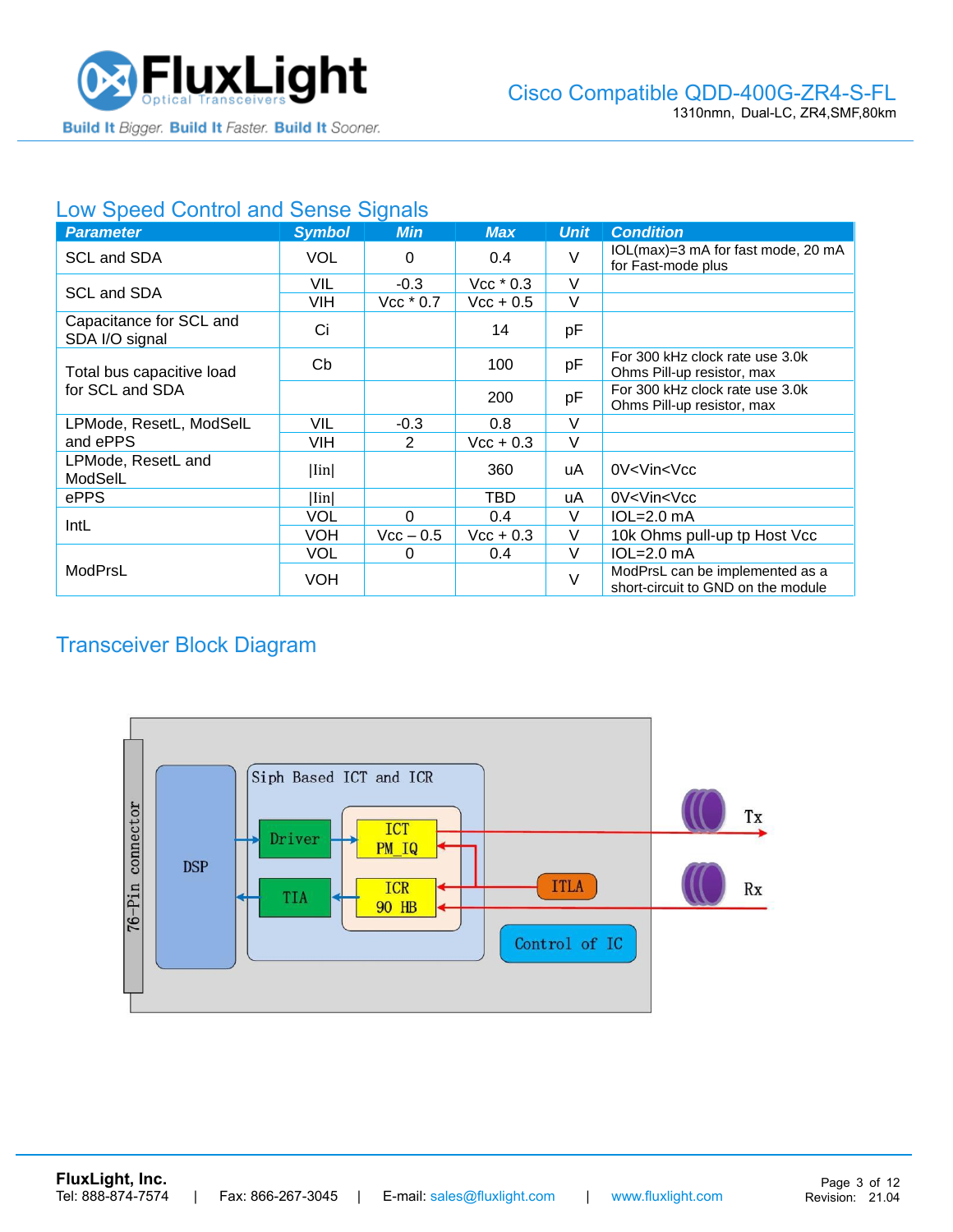

# **Optical Transmitter Specifications**

| <b>Parameter</b>                                    | Min.           | Typ.    | Max.           | <b>Units</b>    | <b>Note</b>                                                                                                |
|-----------------------------------------------------|----------------|---------|----------------|-----------------|------------------------------------------------------------------------------------------------------------|
| <b>Transmitter Frequency Range</b>                  | 191.3          | 193.7   | 196.1          | <b>THz</b>      | C band 75GHz ITU-T grid.<br>Frequencyrange over which the<br>specifications hold unless noted<br>otherwise |
| <b>Laser Frequency Stability</b>                    | $-1.8$         |         | 1.8            | GHz             | Frequency stability relative to ITU<br>grid                                                                |
| <b>Laser Frequency Accuracy</b>                     | $-1.8$         |         | 1.8            | GHz             |                                                                                                            |
| Laser Frequency Fine<br>TuningRange                 | $-6.0$         |         | 6.0            | GHz             |                                                                                                            |
| <b>Fine Tuning Resolution</b>                       |                | 100     |                | <b>MHz</b>      |                                                                                                            |
| <b>Channel Tuning Speed</b>                         |                |         | 60             | S               |                                                                                                            |
| Laser LineWidth                                     |                |         | 300            | kHz             |                                                                                                            |
| <b>Transmitter Output</b><br>PowerRange             |                | $-11.5$ |                | dBm             |                                                                                                            |
| <b>Transmitter Laser Disable Time</b>               |                |         | 180            | Ms              |                                                                                                            |
| <b>Output Power Stability</b>                       | $-0.5$         |         | 0.5            | dB              | Difference over temperature,<br>time,<br>wavelength and aging                                              |
| <b>Output Power Accuracy</b>                        | $-2$           |         | $\overline{2}$ | dB              | Difference between the set value<br>andactual value over aging                                             |
| Transmitter Turn-up Time from<br><b>Cold Start</b>  | $\blacksquare$ |         | 100            | S               |                                                                                                            |
| Transmitter OSNR (Inband)                           | 34             |         |                | dB/0.1m<br>m    |                                                                                                            |
| <b>Transmitter Back Reflectance</b>                 | $\blacksquare$ |         | $-24$          | dB              |                                                                                                            |
| <b>Transmitter Output Power</b><br>with TX Disabled |                |         | $-20$          | dB <sub>m</sub> |                                                                                                            |
| Transmitter<br>Polarization<br>Dependent Power      |                |         | 1.5            | dB              | Power deference between X<br>and Ypolarization                                                             |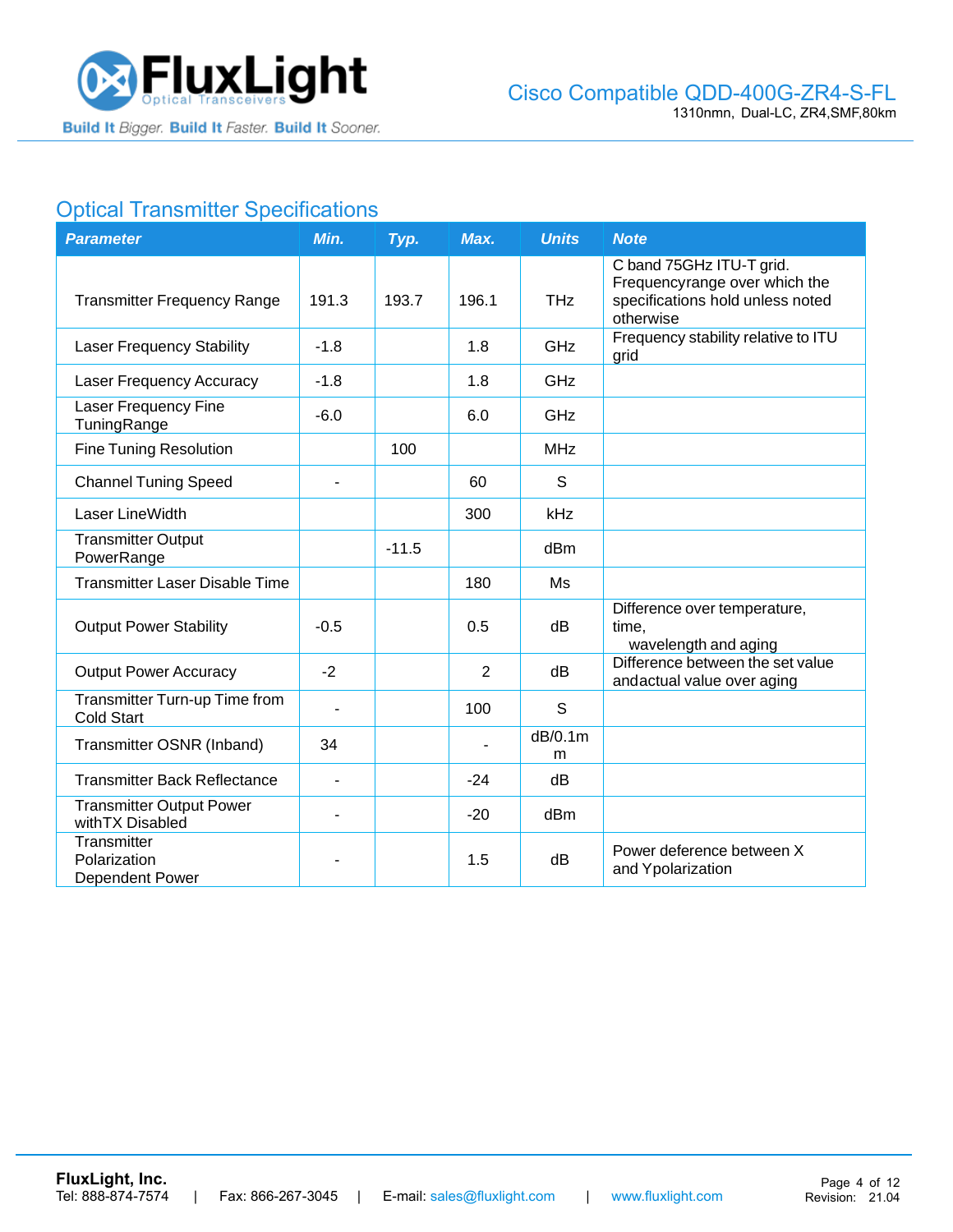

# **Optical Receiver Specifications**

| <b>Parameter</b>                                | Min.  | Typ.  | Max.           | <b>Units</b> | <b>Note</b>                                                                                                 |
|-------------------------------------------------|-------|-------|----------------|--------------|-------------------------------------------------------------------------------------------------------------|
| <b>Receiver Frequency Range</b>                 | 191.3 | 193.7 | 196.1          | <b>THz</b>   |                                                                                                             |
| Input Power Range                               | $-12$ |       | $\Omega$       | dBm          | Signal power of the channel at<br>the OSNR Penalty $< 0.5$ dB                                               |
| <b>OSNR Sensitivity</b>                         |       |       | 26             | dB/0.1n<br>m |                                                                                                             |
| <b>Receiver Sensitivity</b>                     | $-20$ |       |                | dBm          | Input power needed to achieve<br>postFEC BER < 1E-15 when<br>OSNR Tolerance > 26dB/0.1nm                    |
| Los Assert                                      | $-20$ | $-18$ | $-16$          | dBm          |                                                                                                             |
| Los Hysteresis                                  | 1.0   |       | 2.5            | dB           |                                                                                                             |
| <b>CD</b> Tolerance                             | 2400  |       |                | ps/nm        | Tolerance to Chromatic Dispersion                                                                           |
| <b>DGD</b> Tolerance                            | 10    |       |                | ps           | Tolerance to PMD with $< 0.5$ dB<br>penalty to OSNR sensitivity                                             |
| Peak PDL Tolerance                              | 3.5   |       |                | dB           | Tolerance to peak PDL with <<br>1.3 dBpenalty to OSNR<br>sensitivity when change in SOP<br>$is < -1$ rad/ms |
| Tolerance to Change in SOP                      | 50    |       |                | rad/ms       |                                                                                                             |
| Input Power Transient<br>Tolerance              | $-2$  |       | $\overline{2}$ | dB           | Tolerance to change in input<br>powerwith $< 0.5$ dB penalty to<br><b>OSNR</b> sensitivity                  |
| <b>Input Power Reading Accuracy</b>             | $-2$  |       | $\overline{2}$ | dB           |                                                                                                             |
| <b>Optical Return Loss</b>                      | $-20$ |       |                | dB           | Optical reflectance at Rx<br>connectorinput                                                                 |
| Receiver Turn-up Time from<br><b>Cold Start</b> |       |       | 100            | s            | From module reset, with valid<br>opticalinput signal present                                                |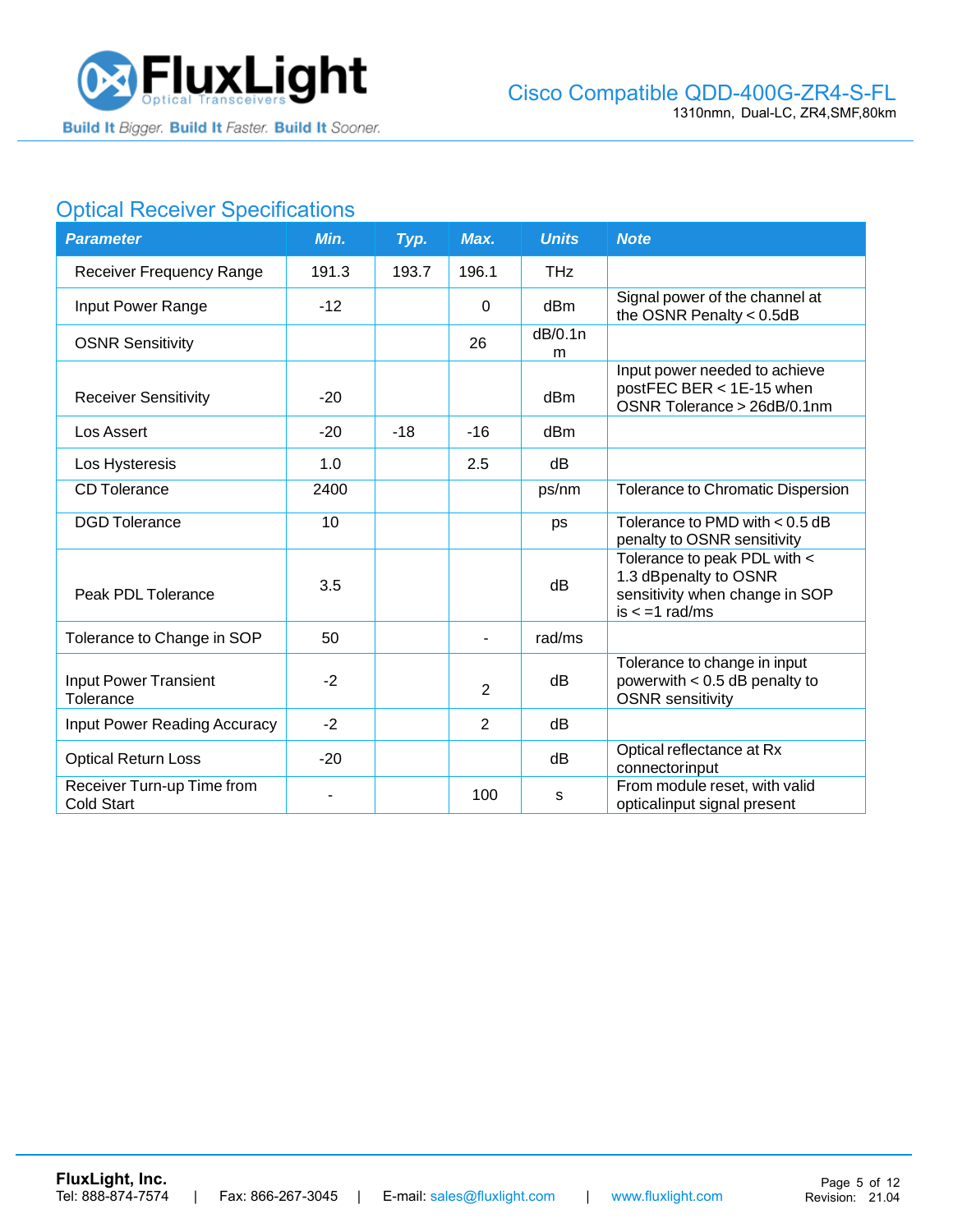

### Electronical Characteristics for Transmitter

| <b>Parameter</b>                            | Min. | Tvp.           | Max. | <b>Units</b> | <b>Note</b> |
|---------------------------------------------|------|----------------|------|--------------|-------------|
| Signal Rate, each Lane                      |      | 26.5625±100ppm |      | GBaud        |             |
| Different Peak-Peak Input Voltage Tolerance |      |                | 900  | mVpp         |             |

### Electronical Characteristics for Receiver

| <b>Parameter</b>                            | Min. | Tvp.           | Max. | <b>Units</b> | <b>Note</b> |
|---------------------------------------------|------|----------------|------|--------------|-------------|
| Signal Rate, each Lane                      |      | 26.5625±100ppm |      | GBaud        |             |
| Different Peak-Peak Input Voltage Tolerance |      | 750            | 900  | mVpp         |             |
| Transition Time, 20% to 80%                 |      | 9.5            |      | рs           |             |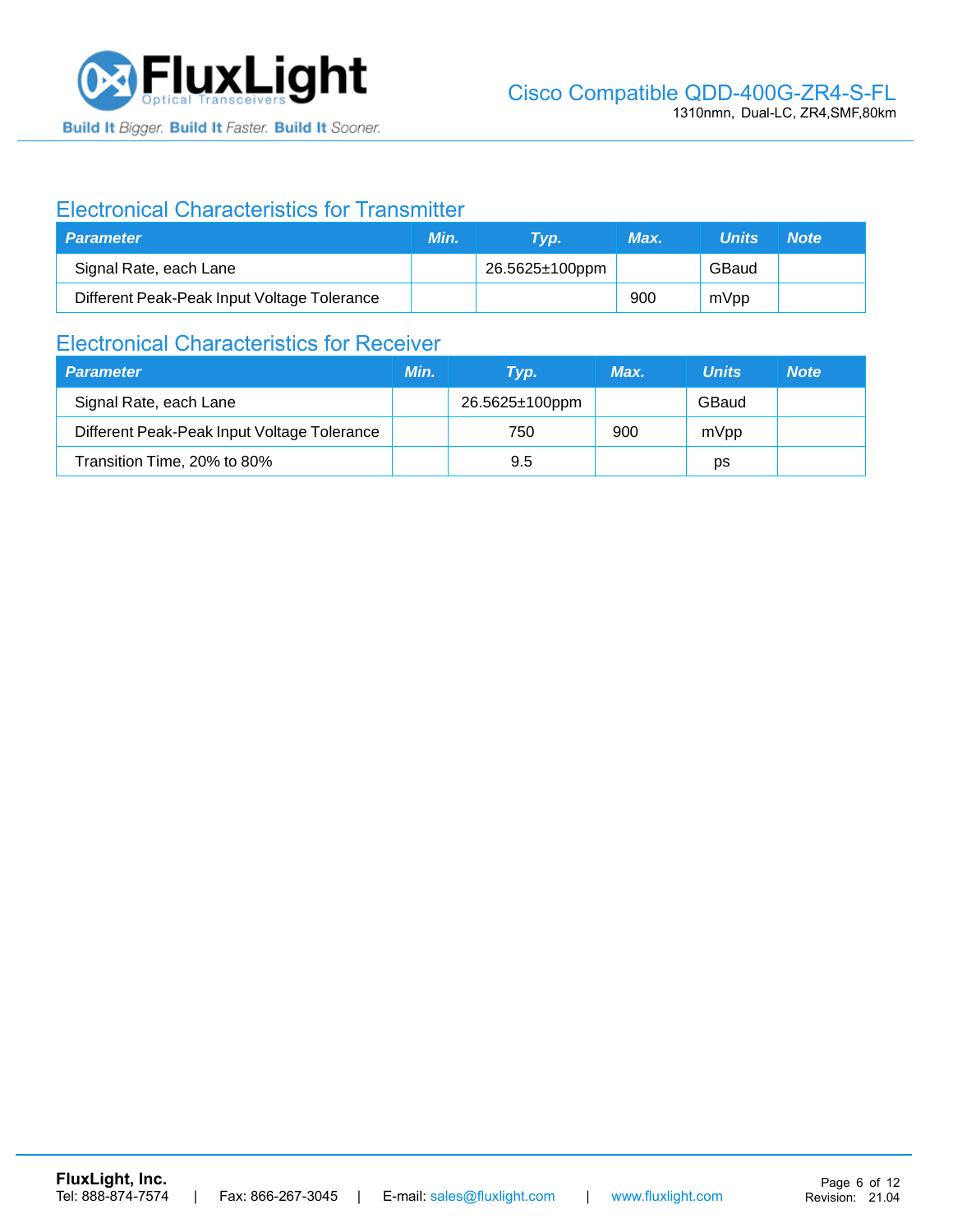

### Pin Assignment and Description

The electrical pinout of the QSFP-DD module is shown in Figure 2 below.



**Figure 2. MSA Compliant Connector**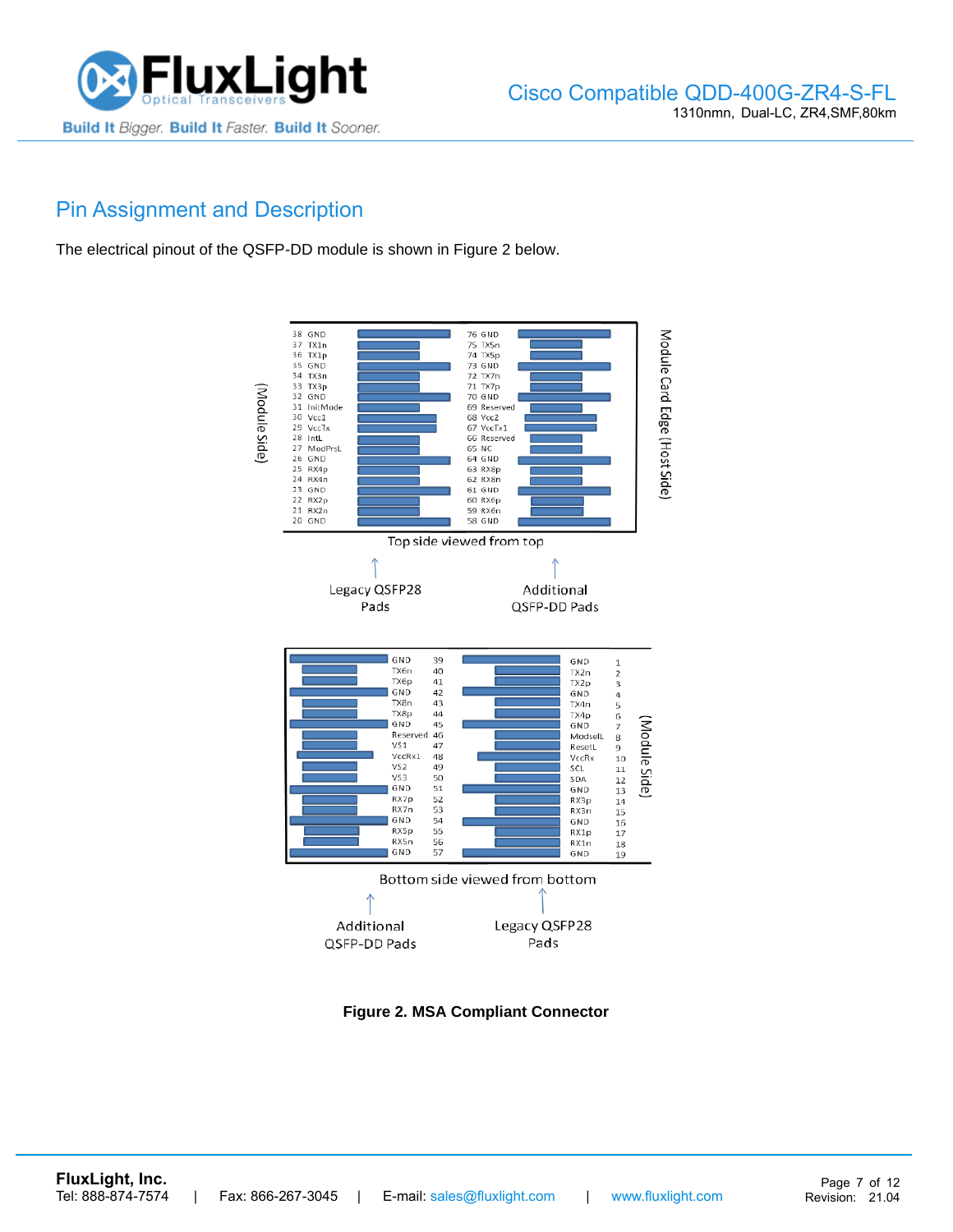

## Pin Definition

| Pin            | <b>Logic</b>   | <b>Symbol</b>    | <b>Description</b>                                                                        | <b>Plug Sequence</b> |
|----------------|----------------|------------------|-------------------------------------------------------------------------------------------|----------------------|
| 1              |                | <b>GND</b>       | Ground                                                                                    | 1B                   |
| $\overline{2}$ | CML-I          | Tx2n             | Transmitter Inverted Data Input                                                           | 3B                   |
| 3              | CML-I          | Tx2p             | Transmitter Non-Inverted Data Input                                                       | 3B                   |
| 4              |                | <b>GND</b>       | Ground                                                                                    | 1B                   |
| 5              | CML-I          | Tx4n             | Transmitter Inverted Data Input                                                           | 3B                   |
| 6              | CML-I          | Tx4p             | Transmitter Non-Inverted Data Input                                                       | 3B                   |
| $\overline{7}$ |                | <b>GND</b>       | Ground                                                                                    | 1B                   |
| 8              | <b>LVTTL-I</b> | ModSelL          | Module Select                                                                             | 3B                   |
| 9              | LVTTL-I        | ResetL           | <b>Module Reset</b>                                                                       | 3B                   |
| 10             |                | <b>VccRx</b>     | +3.3V Power Supply Receiver                                                               | 2B                   |
| 11             | LVCMOS-<br>I/O | <b>SCL</b>       | 2-wire serial interface clock                                                             | 3B                   |
| 12             | LVCMOS-<br>I/O | <b>SDA</b>       | 2-wire serial interface data                                                              | 3B                   |
| 13             |                | <b>GND</b>       | Ground                                                                                    | 1B                   |
| 14             | CML-O          | Rx3p             | Receiver Non-Inverted Data Output                                                         | 3B                   |
| 15             | CML-O          | Rx3n             | <b>Receiver Inverted Data Output</b>                                                      | 3B                   |
| 16             | <b>GND</b>     | Ground           | 1B                                                                                        |                      |
| 17             | CML-O          | Rx1p             | Receiver Non-Inverted Data Output                                                         | 3B                   |
| 18             | CML-O          | Rx1n             | Receiver Inverted Data Output                                                             | 3B                   |
| 19             |                | <b>GND</b>       | Ground                                                                                    | 1B                   |
| 20             |                | <b>GND</b>       | Ground                                                                                    | 1B                   |
| 21             | CML-O          | Rx2n             | Receiver Inverted Data Output                                                             | 3B                   |
| 22             | CML-O          | Rx <sub>2p</sub> | Receiver Non-Inverted Data Output                                                         | 3B                   |
| 23             |                | <b>GND</b>       | Ground                                                                                    | 1B                   |
| 24             | CML-O          | Rx4n             | Receiver Inverted Data Output                                                             | 3B                   |
| 25             | CML-O          | Rx4p             | Receiver Non-Inverted Data Output                                                         | 3B                   |
| 26             |                | <b>GND</b>       | Ground                                                                                    | 1В                   |
| 27             | LVTTL-O        | ModPrsL          | <b>Module Present</b>                                                                     | 3B                   |
| 28             | LVTTL-O        | IntL             | Interrupt                                                                                 | 3B                   |
| 29             |                | VccTx            | +3.3V Power supply transmitter                                                            | 2B                   |
| 30             |                | Vcc1             | +3.3V Power supply                                                                        | 2B                   |
| 31             | LVTTL-I        | InitMode         | Initialization mode; In legacy QSFP<br>applications, the InitMode pad is<br>called LPMODE | 3B                   |
| 32             |                | <b>GND</b>       | Ground                                                                                    | 1B                   |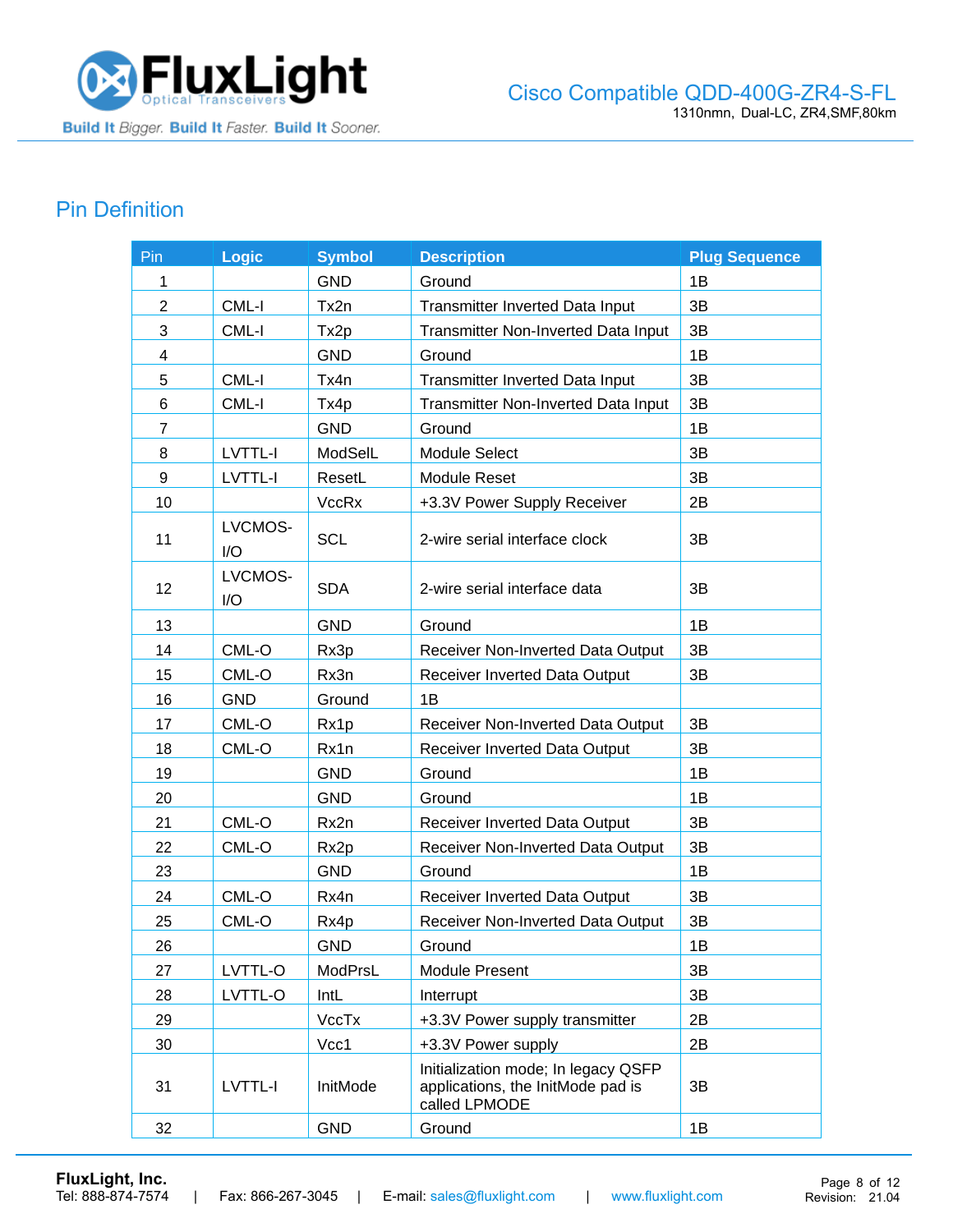

| 33     | CML-I   | Tx3p            | Transmitter Non-Inverted Data Input    | 3B |
|--------|---------|-----------------|----------------------------------------|----|
| 34     | CML-I   | Tx3n            | Transmitter Inverted Data Input        | 3B |
| 35     |         | <b>GND</b>      | Ground                                 | 1B |
| 36     | CML-I   | Tx1p            | Transmitter Non-Inverted Data Input    | 3B |
| 37     | CML-I   | Tx1n            | Transmitter Inverted Data Input        | 3B |
| 38     |         | <b>GND</b>      | Ground                                 | 1B |
| 39     |         | <b>GND</b>      | Ground                                 | 1A |
| 40     | CML-I   | Tx6n            | Transmitter Inverted Data Input        | 3A |
| 41     | CML-I   | Tx6p            | Transmitter Non-Inverted Data Input    | 3A |
| 42     |         | <b>GND</b>      | Ground                                 | 1A |
| 43     | CML-I   | Tx8n            | <b>Transmitter Inverted Data Input</b> | 3A |
| 44     | CML-I   | Tx8p            | Transmitter Non-Inverted Data Input    | 3A |
| 45     |         | <b>GND</b>      | Ground                                 | 1A |
| 46     |         | Reserved        | For future use                         | 3A |
| 47     |         | VS <sub>1</sub> | Module Vendor Specific 1               | 3A |
| 48     |         | VccRx1          | 3.3V Power Supply                      | 2A |
| 49     |         | VS <sub>2</sub> | Module Vendor Specific 2               | 3A |
| 50     |         | VS3             | Module Vendor Specific 3               | 3A |
| 51     |         | <b>GND</b>      | Ground                                 | 1A |
| 52     | CML-O   | Rx7p            | Receiver Non-Inverted Data Output      | 3A |
| 53     | CML-O   | Rx7n            | Receiver Inverted Data Output          | 3A |
| 54     |         | <b>GND</b>      | Ground                                 | 1A |
| 55     | CML-O   | Rx5p            | Receiver Non-Inverted Data Output      | 3A |
| 56     | CML-O   | Rx5n            | Receiver Inverted Data Output          | 3A |
| 57     |         | <b>GND</b>      | Ground                                 | 1A |
| 58     |         | <b>GND</b>      | Ground                                 | 1A |
| 59     | CML-O   | Rx6n            | Receiver Inverted Data Output          | 3A |
| 60     | CML-O   | Rx6p            | Receiver Non-Inverted Data Output      | 3A |
| 61     |         | <b>GND</b>      | Ground                                 | 1A |
| 62     | CML-O   | Rx8n            | Receiver Inverted Data Output          | 3A |
| 63     | $CML-O$ | Rx8p            | Receiver Non-Inverted Data Output      | 3A |
| 64     |         | <b>GND</b>      | Ground                                 | 1A |
| 65     |         | NC              | No Connect                             | 3A |
| 66     |         | Reserved        | For future use                         | 3A |
| 67     |         | VccTx1          | 3.3V Power Supply                      | 2A |
| 68     |         | Vcc2            | 3.3V Power Supply                      | 2A |
| 69     |         | Reserved        | For Future Use                         | 3A |
| $70\,$ |         | <b>GND</b>      | Ground                                 | 1A |

**[FluxLight, Inc.](https://www.fluxlight.com/)**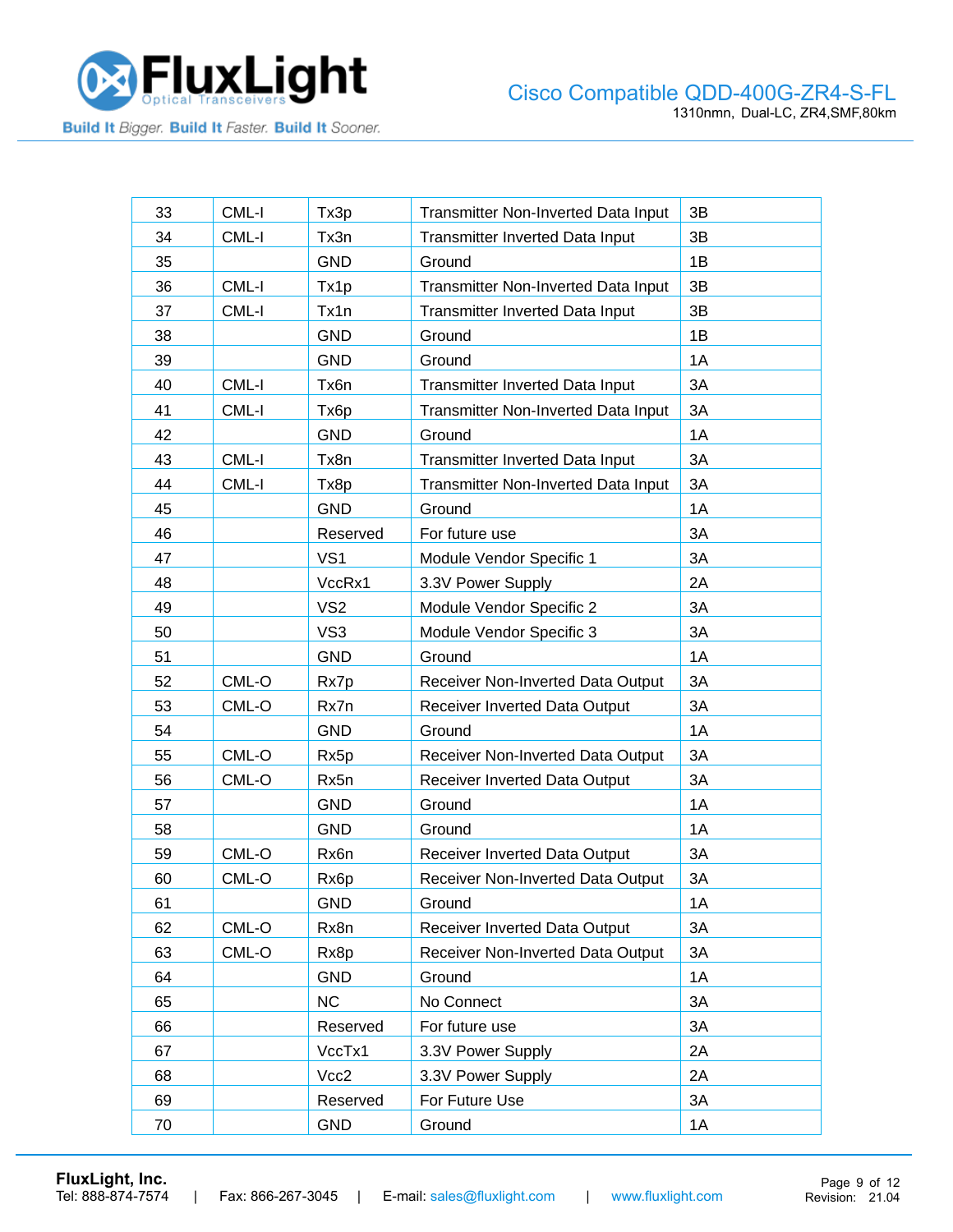

| 71 | CML-I | Tx7p       | <b>Transmitter Non-Inverted Data Input</b> | ЗΑ |
|----|-------|------------|--------------------------------------------|----|
| 72 | CML-I | Tx7n       | <b>Transmitter Inverted Data Input</b>     | 3A |
| 73 |       | <b>GND</b> | Ground                                     | 1Α |
| 74 | CML-I | Tx5p       | <b>Transmitter Non-Inverted Data Input</b> | ЗA |
| 75 | CML-I | Tx5n       | Transmitter Inverted Data Input            | ЗA |
| 76 |       | GND        | Ground                                     | 1Α |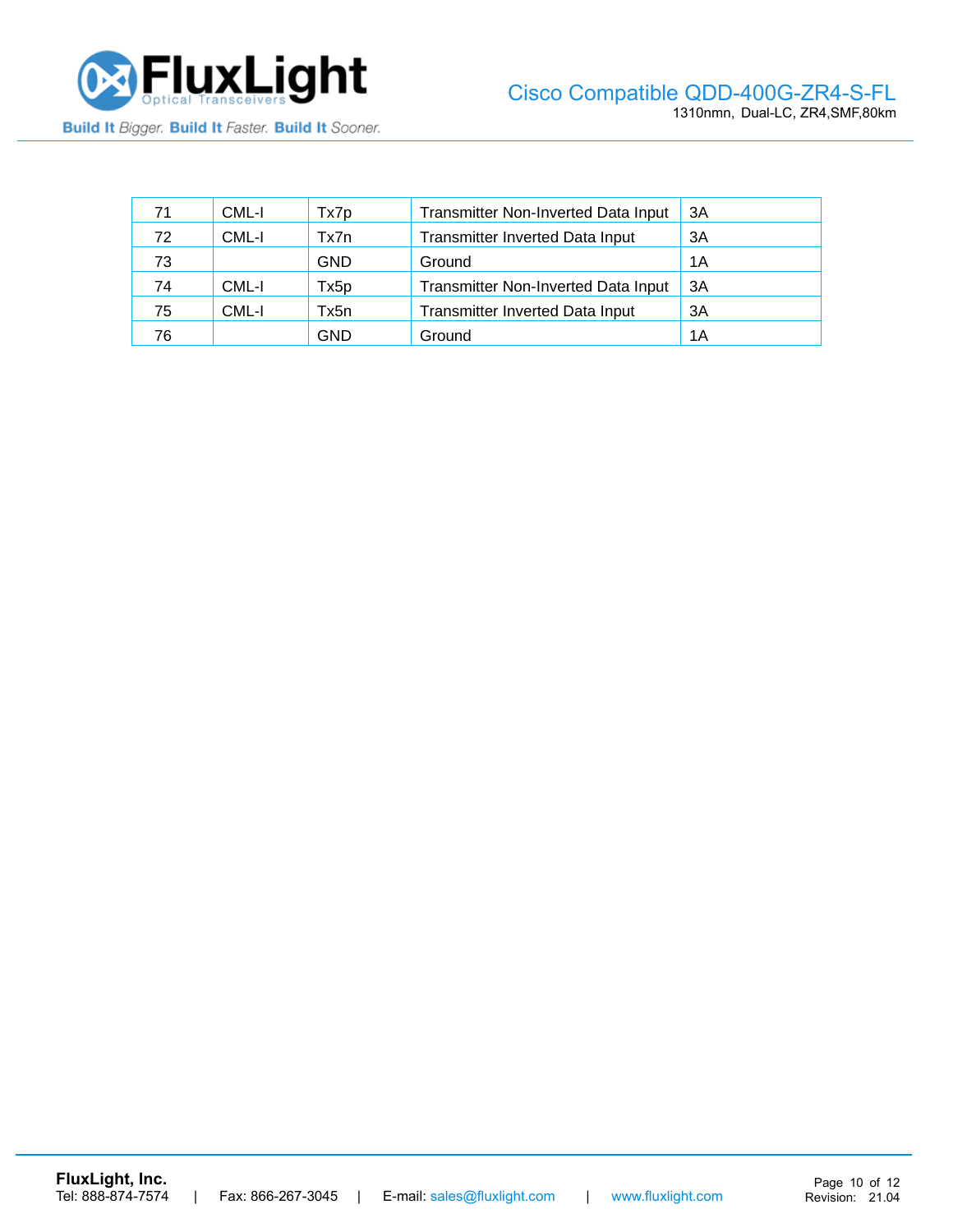

## Digital Diagnostic Functions

The following digital diagnostic characteristics are defined over the normal operating conditions unless otherwise specified.

| <b>Parameter</b>                           | <b>Symbol</b> | <b>Min</b> | <b>Max</b> | <b>Units</b> | <b>Notes</b>                        |
|--------------------------------------------|---------------|------------|------------|--------------|-------------------------------------|
| Temperature monitor absolute error         | DMI_Temp      | -3         | 3          | degC         | Over operating temperature<br>range |
| Supply voltage monitor absolute<br>error   | DMI VCC       | $-0.1$     | 0.1        | V            | Over full operating<br>range        |
| Channel RX power monitor<br>absolute error | DMI RX Ch     | $-2$       | 2          | dB           |                                     |
| Channel Bias current monitor               | DMI Ibias Ch  | 10%        | 10%        | mA           |                                     |
| Channel TX power monitor<br>absolute error | DMI TX Ch     | $-2$       | 2          | dB           |                                     |

Notes:

1. Due to measurement accuracy of different single mode fibers, there could be an additional +/-1 dB fluctuation, or a +/- 3 dB total accuracy.